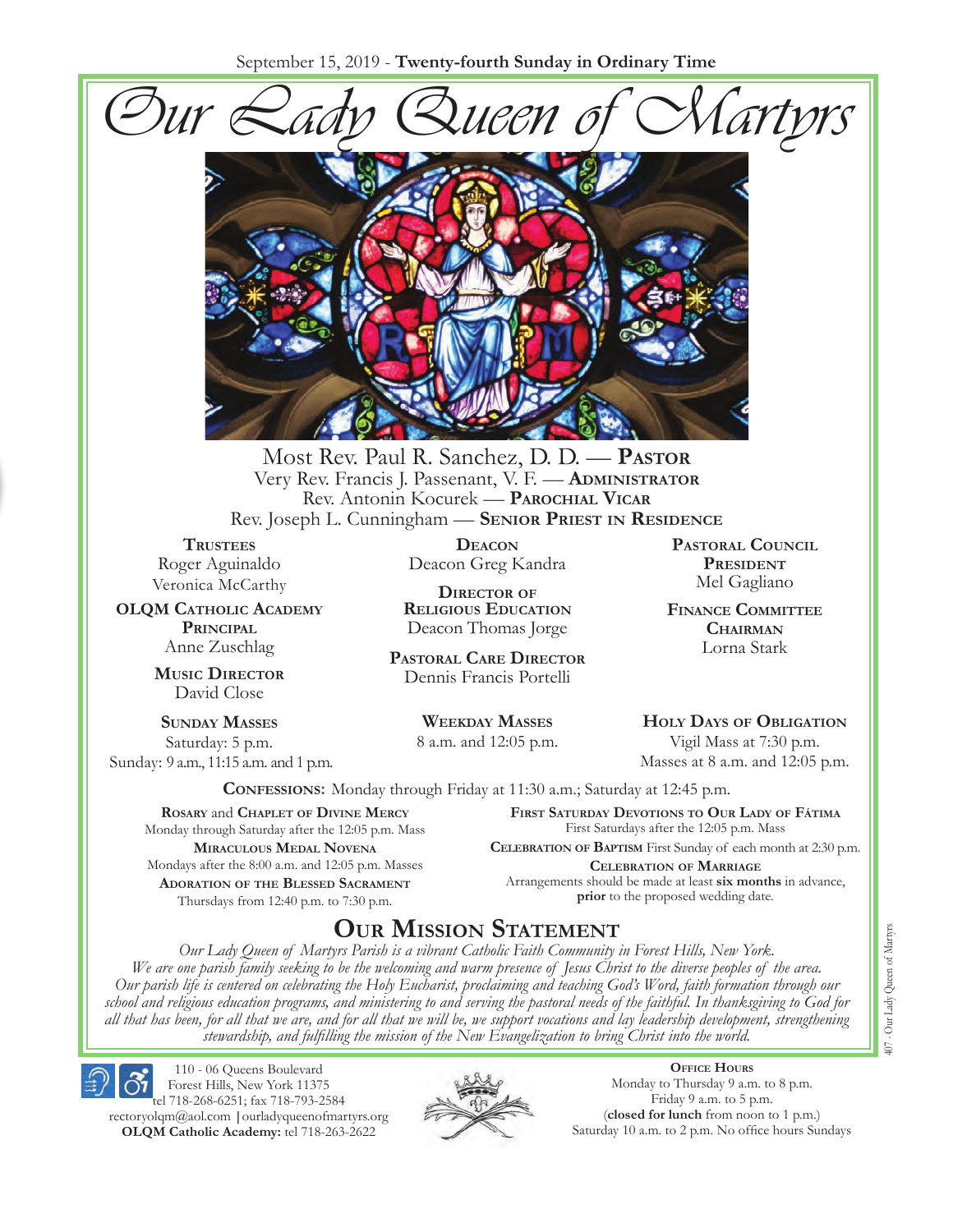## **Masses for the Week**

*Saturday, September 14*  **Exaltation of the Holy Cross 8 a.m.** Brian Kearney **12:05 p.m***.* Ricardo Senior Sotomayor **5 p.m.** Emily Ingrald

> *Sunday, September 15 Parish Feast Day*

**9 a.m. Family Mass celebrated for the parishioners of Our Lady Queen of Martyrs**

*Children's Liturgy of the Word* 

*Monday, September 16*  **Saints Cornelius and Cyprian 8 a.m.** Corinaldi Johnson **12:05 p.m.** Mary Riordan

#### *Tuesday, September 17*

**Saint Robert Bellarmine 8 a.m.** Norma Ablaza-Lizardo [anniversary] **12:05 p.m***.* Lillian MacCall [living]

> *Wednesday, September 18*  **8 a.m.** Joseph Cutrone **12:05 p.m.** Frank Macre

*Thursday, September 19* **Saint Januarius 8 a.m.** Ann Campbell **12:05 p.m***.* Angelee Valero-Niedermeyer

*Friday, September 20*  **Saints Andrew Kim Tae-g'nn and Paul Ch'nng Ha-sang and Companions 8 a.m.** Maureen and Colleen Carney **12:05 p.m***.* Mery Velasquez [anniversary]

> *Saturday, September 21*  **Saint Matthew 8 a.m.** Noel York Collo **12:05 p.m***.* Phyllis Perrotta **5 p.m.** Mark Pollini [living]

# **Remember Our Sick**

Blanche Aeppli, Svetlana Abramova, Augusto F. Alvarez, Daniel Alvarez, Aldo Arcomano, Michael Bekman, Alexander Berardino, Mark Bradley, Elba Camacho, Shana Clemente, Maria Comacho, Mary Ann Cornell, Irene Cucurella, Fr. Joseph Cunningham, Tracy Cuva, Joan Donnelly, Norman Doucette, Baby Luka Dudashvili, Stephanie Feldman, Alice Fromer, Pat Gmerek, Ann Harding, Sean Harrison, Robert Heyer, René Hojilla, Michael H. Jordan, Anncarol Macho, Carmen Leon Marin, Liz Maryon, Artur Mavashev, Louie Mavashev, Marina Mavashev, Anthony Mendola, Mark Myers, Veronica Nissan, Maria Ojeda, Richard O'Keeffe, Connie Panaralla, Clara Patoff, Grace Plank, Maureen Piatt, Nancy Piotrowski, Veronica Pulanski, Nicole Rappa, Scott Salbo, Dr. Anthony Sarro, Scaturro family, Frank Soriente, Steven Strumpf, Wong Wai Suet, John Taddeo, Chris Townley, Maria Viesta, Brittany Zaita—**and all parishioners**  currently in nursing homes, hospitals or confined to their homes

# **Main Events of the Week**

*Sunday, September 15* **PARISH FEAST DAY MASS AT 11:15 A.M.**

**After 1 p.m. Mass,** *McLaughlin Hall:* **St. Lorenzo Ruiz Reception**

*Monday, September 16*  **7 p.m.,** *rectory:* **Bereavement Support Group meeting**

*Tuesday, September 17*  **7:30 p.m.,** *church choir loft:* **Choir rehearsal** *(see also p. 4)*

**7:30 p.m.,** *rectory:* **Caritas Initiative meeting** *(see p. 4 for details)*

*Wednesday, September 18*  **RELIGIOUS EDUCATION** 

**3:45**–**5 p.m.,** *levels 1, 2, 3 and 4*  **7–8:15 p.m.,** levels 5, 6, 7 Confirmation, FFOI

*Thursday, September 19*  **10:30 a.m.,** *nursing home:* **Forest View Nursing Home Mass** 

**After 12:05 p.m. Mass,** *church:*  **Exposition and Adoration of the Blessed Sacrament 7:30 p.m.** *church:* **Benediction** 

*Friday, September 20* **6:30**–**9 p.m.,** *McLaughlin Hall:* **Martyrs Active Youth Organization Kickoff Event**

**7:30 p.m.,** *rectory (enter through glass door off 72nd Road):* **Charismatic Prayer Group meeting**

*Saturday, September 21*

**After 12:05 p.m. Mass,** *rectory:* **Korean Martyrs Reception**

*Next Sunday, September 22 Only* **9 a.m. to noon,** *front of church:* **St. Vincent de Paul Clothing Donation Truck visits** *(see p. 5)* 

The **Wine and Hosts** are offered in loving memory of **Rev. Daniel J. Weiscopf** *—requested by Fabienne Danies and Gloria Abad*

# **Remember Our Deceased**

Rev. Cyril F. Doody Jonathan De Haan Colman Haas Sister Therese Marie Camardella, CSJ

Sheila Mary McGowan Joan Miranda Rev. Joseph M. Nolan Earl Woods

#### **We pray for the men and women of our Armed Forces serving in the U.S. and abroad**

Eric Böhm, Sergio Borrero, Thaddeus Buenaventura, Ricardo Cantillo, Bobby DiTroia, Armando Fellin, Andrew Gonzalez, A. Jay James, William (Will) Klos, Michael Le Floch, Louis Mannino, Jean-Marc Moïse, Brian Quinn, Justin Pabse, Adam Rearick, Rodney Ross, McNeely Royal, Victoria Tissler-Bacca, Charles Torres, Jose J. Vaz, Mollie Rae Whitley, William Youssef, Phillip Whitley, Jeff Zabala. **Please pray for all who risk their**  lives for our safety, including police, fire, corrections and military **personnel.**

WELCOME! Sound-enhancing assistive listening device is available if you have trouble hearing during Mass. Please visit the sacristy for information. If a disability makes it difficult for you to fully participate at Mass or other activities of our parish, email our **Parish Advocate for Persons with Disabilities**, Karen Mongiello, at disabilities.olqm@gmail.com, to make your special needs known.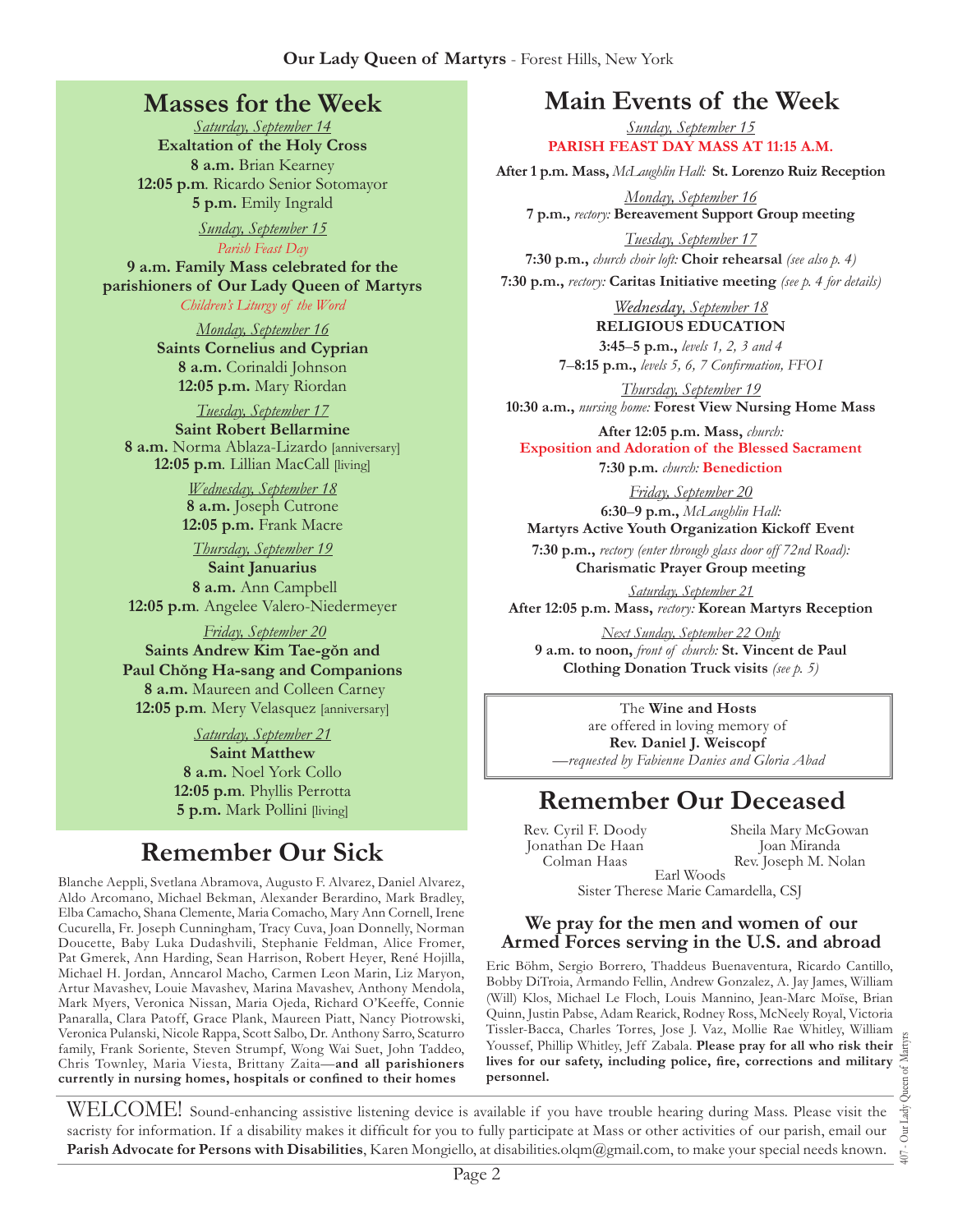# **Sunday Mass Assignments Order of Mass**

### **SATURDAY, SEPTEMBER 14**  *5 p.m.*

*Celebrant:* Father Passenant *Lectors:* Helen Errera, Bettyanne McDonough *Leader of Song:* Warren Harding *EMHCs:* Sandy Singh, Kathy Scapp, Mark Scapp

### **SUNDAY, SEPTEMBER 15**

*9 a.m.* 

*Celebrant:* Father Antonin *Lectors:* Regina Faighes, Judith Balasubramaniam *Leader of Song:* Warren Harding *Children's Liturgy of the Word:* Edith Kealey *EMHCs:* Therese Michael, Frank Schaefer,

Lenny Rodin, Eileen Corrado

### *11:15 a.m.*

*Celebrant:* Bishop Sanchez *Parish Feast Day Mass Lectors:* Johanna Fausto-DiDio, Anita Das *Leader of Song:* Paula Rocheleau Hernández *EMHCs:* Jonathan Rodriguez, Angela Damone, Jacqueline Lakah

*1 p.m.* 

# *Celebrant:* Father Rodrigo

*Feast of St. Lorenzo Ruiz Mass Lectors:* Al Smith, Joanie Molina *Leader of Song:* Cheryl Manrique *EMHCs:* Eddy Eng, Al Smith, Bettyanne McDonough *Members of the Altar Server Society at all Sunday Masses*

**Thank you to all those who serve as ushers**



# **Celebrate the Feast of San Lorenzo Ruiz**

**After 1 p.m. Mass Reception and Fellowship in McLaughlin Hall**

*The Charismatic Prayer Group and Filipino Community of our parish invite everyone to join us in this celebration of Saint Lorenzo Ruiz, patron saint of the Philippines, people working overseas, and altar servers.*

**Twenty-fourth Sunday of Ordinary Time** 

*Cycle C — Choir Mass 11:15 a.m.* **ENTRANCE** *Missal #414—*"All Are Welcome" "Cry Out with Joy" *(J. Chepponis)—Choir* 

**MASS PARTS:** Mass of Sts. Peter & Paul *(Schiavone)*

**FIRST READING**  *Missal pg. 212—*Exodus 32:7-11, 13-14

**RESPONSORIAL PSALM**—*Missal pg. 212*

**SECOND READING:**  *Missal pgs. 212-213—*1 Timothy 1:12-17

**GOSPEL** *Missal pgs. 213-214—*Luke 15:1-32

> **HOMILY OFFERTORY**

"Salve Regina" *(S. P. Waddington)—Choir Missal #523—*"Prayer of St. Francis"

**COMMUNION** "Laudate Dominum" *(W. A. Mozart)—Choir*  Organ Meditation *Missal #336—*"I Am the Bread of Life"

**CLOSING HYMN** "Our Lady Queen of Martyrs"—*See p. 5 of today's bulletin or music sheet in pew-racks*

# **Second Collections**

›› Today's second collection is for our Parish Feast Day.

›› Sunday, September 22, the second collection will be for Religious Education-Release Time.

›› Please use the blue envelope at any time to contribute to the Parish Endowment Fund or, at our Parish Giving portal, select Blue Envelope from the pull-down menu. Read more at ourladyqueenofmartyrs.org/blue-envelope.

# **DipJar Collection for Dorian Victims in the Bahamas**

We are collecting monetary donations for disaster relief and recovery efforts and much-needed humanitarian aid in the Bahamas. Please use the DipJar that is located at the front of the church, at the St. Joseph Altar, to give electronically using a debit or credit card. Thank you for turning your attention to those affected by Hurricane Dorian in the devastated Northern Bahaman islands of Abaco and Grand Bahama.

**REMINDER: Mass schedule is now Saturday (Vigil) at 5 p.m. and Sundays at 9 a.m., 11:15 a.m., and 1 p.m.**

We greatly appreciate how everyone is adjusting to the new times on Sunday. We have one less Mass but more people at each Mass, which enhances the worship experience. Parking congestion is alleviated somewhat on Sunday mornings. The new schedule also allows us to meet Bishop DiMarzio's directive to reduce the number of weekend Masses to take into consideration the priest shortage. Thank you for your participation in Mass each Sunday!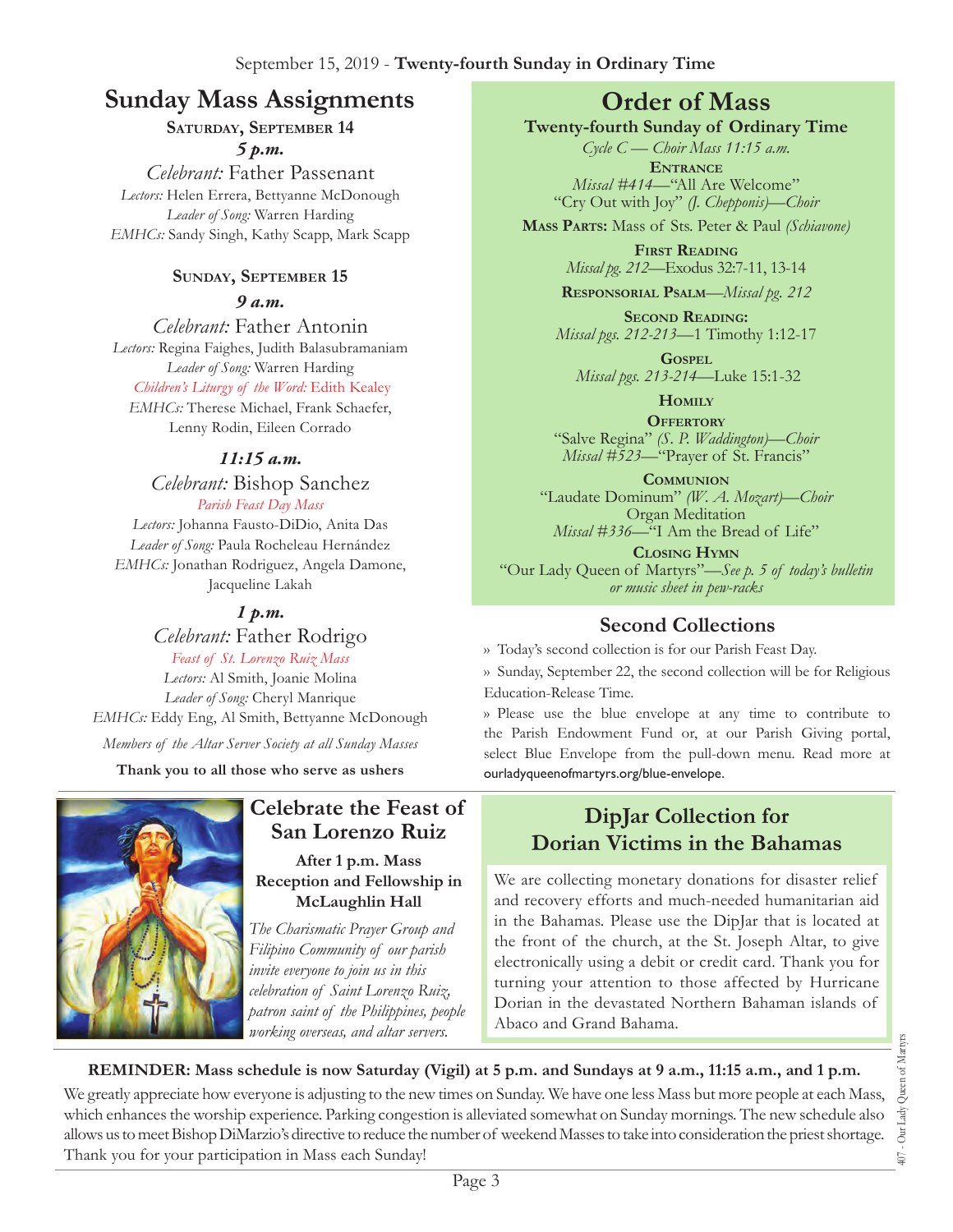

# **THANK YOU! WE'VE MET OUR GOAL**

Over the Labor Day weekend, and as we've requested, you helped put us over the top in meeting our parish goal of \$94,880! Thank you. Any amount over goal comes back in full to the parish. So, please continue to make your Annual Catholic Appeal (ACA) pledge payments. The overage from last year's ACA is allowing us to repair the cement pavement on our campus between the rectory and the convent building.

**New contributions and paid-up pledges can be made through December 31, 2019.** To make a gift:

- 1. Use one of the special Annual Catholic Appeal gift envelopes you'll find near the church doors
- 2. Make a gift from your phone by texting "ACA" to 917- 336-1255
- 3. Donate online: **www.catholicfoundationbq.org/ annual-catholic-appeal**

Attention Singers!



If you enjoy singing, then we're for you! If you believe that singing at Mass adds a special dimension to worship, 11:15 am Mass each Sunday, then we're for you!



Remember the words of St. Augustine: "They who sing, pray twice."

If you would like to join the choir, please come up to the choir loft on Tuesdays starting September 10. Rehearsals start at 7:30pm.

# **Caritas Initiative for Social Action Meeting September 17th at 7 p.m.**

As mentioned in previous bulletins, several parishioners are reviving the parish Social Action Committee. This week we offer this additional reflection, drawn from a U.S. Catholic Bishops statement, on the social mission of the parish:

"Our Roman Catholic tradition also calls us to show our respect for the Creator by our care for creation and our commitment to work for environmental justice. This vital tradition is an essential resource for parish life. It offers a framework and direction for our social ministry, calling us to concrete works of charity, justice, and peacemaking.

"We have much to learn from parishes that are leading the way in making social ministry an integral part of parish ministry and evangelization. We need to build local communities of faith where our social teaching is central, not fringe; where social ministry is integral, not optional, where it is the work of every believer, not just the mission of a few committed people and communities."

*If you are interested in Catholic social teaching and action*  and want to join this effort, then join us at the next meeting taking place in the rectory on Tuesday September 17 @ 7 p.m.

To learn more about the legislative issues that impact us as Catholics and how you can express your opinion to our elected officials, please sign up for "action alerts" from the New York State Catholic Conference. Go to:

**www.nyscatholic.org/nys-catholic-conference-action-center**

# **Parish Activities**

**There's Still Time to Register for RCIA** (Rite of Christian Initiation for Adults). If you are age 18+ and want to become a Catholic, or are a baptized Catholic who needs to complete First Communion and/or Confirmation, RCIA is the answer. Contact Veronica McCarthy at olqmrcia@gmail.com or call 718-268-6251, ext. 27 for additional information.

#### \*\*\*\*

**Bereavement Support Group Monday Meetings Resume.** We offer help and healing for the hurt of losing a loved one. Meetings are the first and third Mondays of the month from 7–9 p.m. in the rectory main meeting room. **September 16** (one meeting), **October 7 & 21, November 4 & 18,** and **December 9** (one meeting). Call ahead to the rectory (718- 268-6251) if interested in attending or email the group's facilitator, Commissioned Lay Pastoral Leader Yorke Mizelle, at ymizelle@nyc.rr.com.

\*\*\*\* **Single Adults Group Meets on Saturday, September 28 at 1:30 p.m.** And mark the date now for a 19th Anniversary Party on Saturday, October 26. Call 718-361-3201 for more news.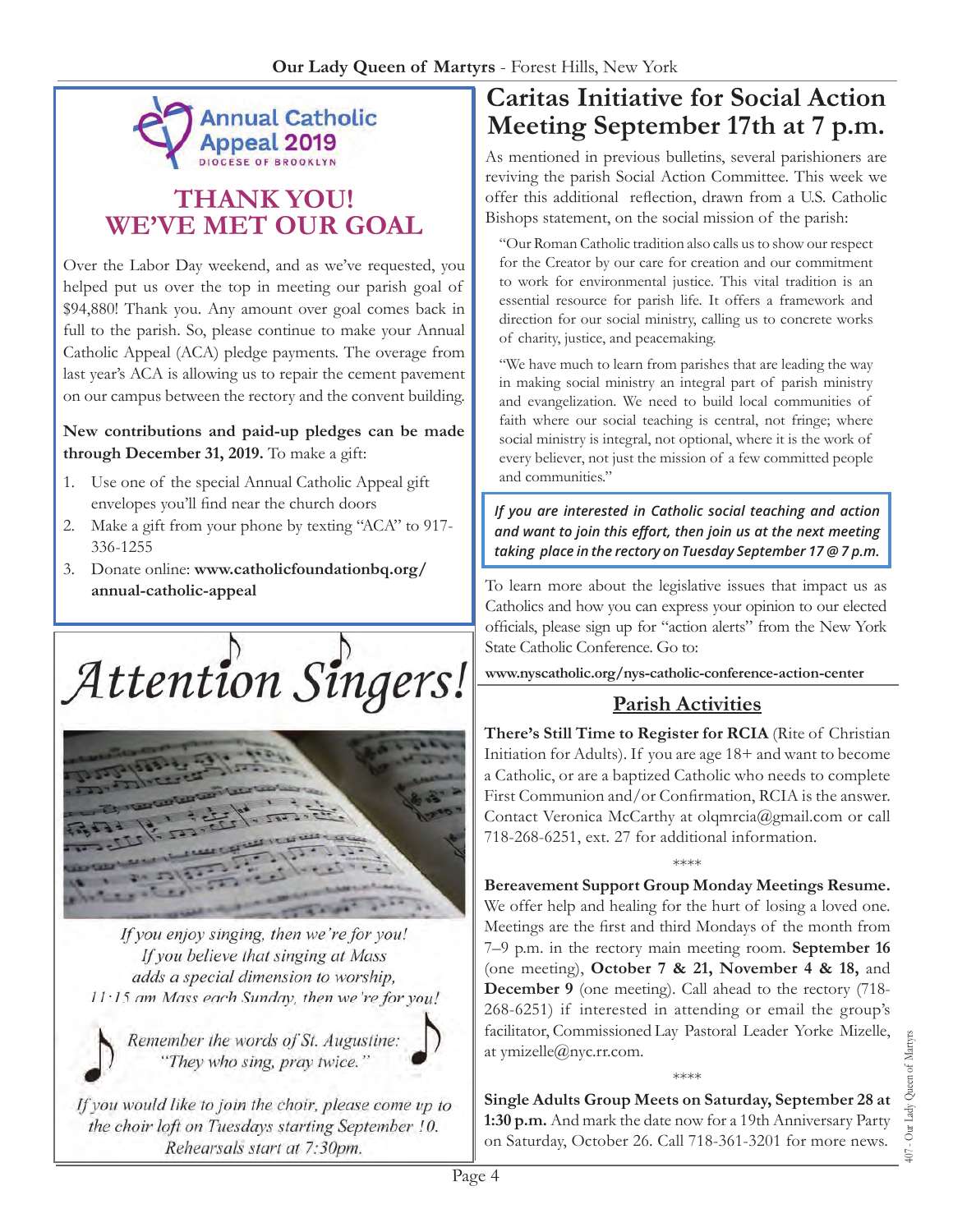# **Our Parish Feast Hymn**

The Sunday nearest the Feast of Our Lady of Sorrows is when we annually observe our Parish Feast Day and honor our patroness. Mary's title as the Queen of Martyrs unites her to our church. The church choir loft is inscribed with words from our parish prayer: "Hail, O Maid of royal birth, noblest martyr, rose of earth, lily of virginity, Pray for us, Queen of Martyrs who didst stand by the Cross of Jesus." Won't you please join with us in celebrating our parish feast today and singing our parish hymn:

ur Lady, Queen of Martyrs, O flower from above, The Mother of Our Savior and the guardian of His love, You were God's living martyr When the sorrow pierced your heart At the foot of the Cross where your Son from you did part.

O Mary, Queen of Martyrs, no evil can destroy The faith that Jesus gave us, the faith of endless joy You shared by your example from the time the angel came; O Mary, Queen of Martyrs, we glorify your name.

**2DDOM** Fall Fling Raffle: Chance to **Win a Cash Prize and Support Your Parish**

If you received raffle tickets in the mail, we ask that you please turn them in soon. Tickets are \$20 each or five  $(5)$  chances for \$75. Purchase raffles for yourself or as gifts for family and friends for a chance to win one of thee cash prizes. Winning tickets will be drawn on October 13th. Proceeds will go toward repairs to the church interior planned for summer 2020.

**Loose envelopes for the "catch-up collection" are available. Use them if you were away over the summer. Cumulative**  collection figure will be reported at the end of September.

### **Weekly Collections**

|                                                                                     | September 8 |
|-------------------------------------------------------------------------------------|-------------|
| Candle Offerings                                                                    | 1,543.00    |
| 1st Collection                                                                      | 9,203.08    |
| Online Parish Giving                                                                | 1,185.00    |
| Mail In                                                                             | 225.00      |
| <b>TOTAL</b>                                                                        | 12,156.08   |
| Weekly Income Needs*                                                                | 21,250.00   |
| Surplus/(Deficit)                                                                   | (9,093.92)  |
| * Amount needed weekly to meet church expenses Figures are unquidited Totals do not |             |

mount needed weekly to meet church expenses. Figures are una reflect other income sources. Our goal is to cover parish expenses through higher first collections. This will ensure a fiscally sound position, without having to depend on less reliable income streams.

#### **Special Collection**

Diocesan Catholic Education 2,401.00 Catholic University of America 1,031.00 Note: Special collections taken throughout the year do not accrue to our parish

and are not included in the weekly collection total.

Please remember the Roman Catholic Church of Our Lady Queen of Martyrs in your will and estate planning. Contact Bishop Sanchez or Father Passenant at 718-268-6251

Mary, see our parish which we dedicate to you.<br>
We pray for all the martyrs, all who die for all<br>
Who embrace the faith of Jesus Our Savior and your Son, We pray for all the martyrs, all who die for all that's true, And the love that's true perfection Through the Spirit, Holy One.

O Mary, guide our parish! Warm it with your love and peace, That all may come to Jesus From the greatest to the least. We thank you for the favors You grant to us each day. Our Lady, Queen of Martyrs, please guide us on our way.

### **Next Sunday Only: September 22 Clothing Donations Accepted**

Please make time this week to go through your closets because the St. Vincent de Paul Society will be here soon to accept drop-offs of new and gently used, "like new" clothing for men, women, and children. Look for the truck in front of the church **next Sunday only, from 9 a.m. to noon**. Please do not bring items earlier than the morning of the 22nd because we do not have storage.

Thank you for helping your neighbors in need.

### **Contact Us**

#### **BY EMAIL** Rectory Office: **rectoryolqm@aol.com**

Pastor's Office: pastorolqm@aol.com

Administrator's Office: admn.olqm@yahoo.com

**Bulletin Subjects:** olqmcomm@aol.com

OLQM Catholic Academy info@olqmca.org

Pastoral Care Office: dfport@gmail.com

Religious Education Office: olqmreled@gmail.com

RCIA Office: olqmrcia@gmail.com

Deacon Greg Kandra: dcngreg@gmail.com

Disabilities Advocate: disabilities.olqm@gmail.com

**BY TELEPHONE** Rectory Office: **718-268-6251**

**Emergency** (last rites) 718-810-9788 (after office hours)

OLQM Catholic Academy: 718-263-2622

Religious Education Office: 718-263-0907

RCIA Office: 718-268-6251, ext. 27

OLQM Charity Outreach: 718-268-6251, ext. 43

**ONLINE** Website: www.ourladyqueenofmartyrs.org

Facebook, Twitter and Instagram: @OLQMChurch

OLQM Catholic Academy: www.olqmca.org